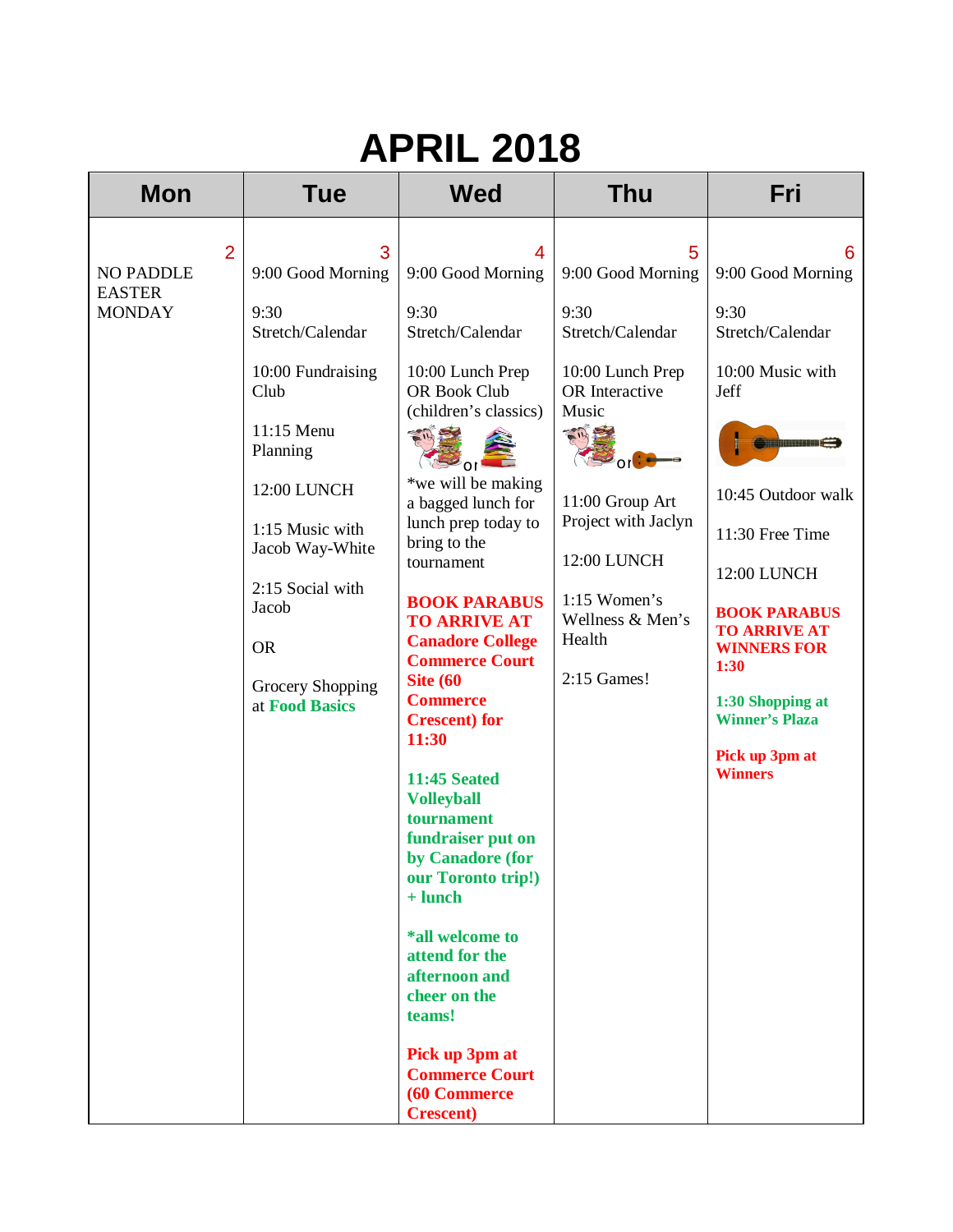| <b>Mon</b>                                                                                                                                                                                                                                                                                                                                                                                 | <b>Tue</b>                                                                                                                 | <b>Wed</b>                                                                                                                                                                                                                                                                                                                                                                                                                                                               | <b>Thu</b>                                                                                                                                                                                                                    | Fri                                                                                                                                                                                                                                                           |
|--------------------------------------------------------------------------------------------------------------------------------------------------------------------------------------------------------------------------------------------------------------------------------------------------------------------------------------------------------------------------------------------|----------------------------------------------------------------------------------------------------------------------------|--------------------------------------------------------------------------------------------------------------------------------------------------------------------------------------------------------------------------------------------------------------------------------------------------------------------------------------------------------------------------------------------------------------------------------------------------------------------------|-------------------------------------------------------------------------------------------------------------------------------------------------------------------------------------------------------------------------------|---------------------------------------------------------------------------------------------------------------------------------------------------------------------------------------------------------------------------------------------------------------|
| 9<br>9:00 Good Morning<br>9:30<br>Stretch/Calendar<br>10:00 Menu Plan<br>10:30 Grocery<br>Shopping at Food<br><b>Basics</b><br><b>BOOK PARABUS</b><br><b>TO ARRIVE AT</b><br><b>PIZZA HUT FOR</b><br>1:00<br><b>Pizza Hut Buffet</b><br><b>Buffet Price Cost:</b><br>\$16.95 (that price<br>includes a pop and<br>tax in. Does NOT<br>include a tip)<br>Pick up 3pm at<br><b>Pizza Hut</b> | 10<br>9:00 Good Morning<br>OR YMCA<br>9:30<br>Stretch/Calendar<br>10:00 Fundraising<br>Club<br>12:00 LUNCH<br>1:15 Tai Chi | 11<br>9:00 Good Morning<br>9:30<br>Stretch/Calendar<br>10:00 Lunch Prep<br>& Healthy Living<br>OR Book Club &<br><b>Sensory Relaxation</b><br>(children's classics)<br>11:45 LUNCH<br><b>BOOK</b><br><b>PARABUS TO</b><br><b>ARRIVE AT</b><br><b>NORTHGATE</b><br><b>MALL</b> (Tower<br>Doors) FOR 1:15<br>1:30 Shopping at<br><b>Northgate Square</b><br><b>REAL PAIL LEADER AND LODGED AT LCCC.</b><br>Pick up 3pm at<br><b>Tower Doors</b><br><b>Northgate Square</b> | 12<br>9:00 Good Morning<br>9:30<br>Stretch/Calendar<br>10:00 Lunch Prep<br>Interactive<br><b>OR</b><br>Music<br>11:00 Gentle Fit<br>with Harley<br>12:00 LUNCH<br>1:15 Wellness<br>Afternoon with<br><b>Canadore Students</b> | 13<br>9:00 Good Morning<br>9:30<br>Stretch/Calendar<br>10:00 Music with<br>Kristy<br><b>Samhanan C</b><br>10:45 Wii Bowling<br>Tournament/Games<br>11:15 CAN DO<br>Theatre with<br>Michelle<br>12:00 LUNCH<br>1:15 No Bake<br><b>Baking</b><br>2:15 Free Time |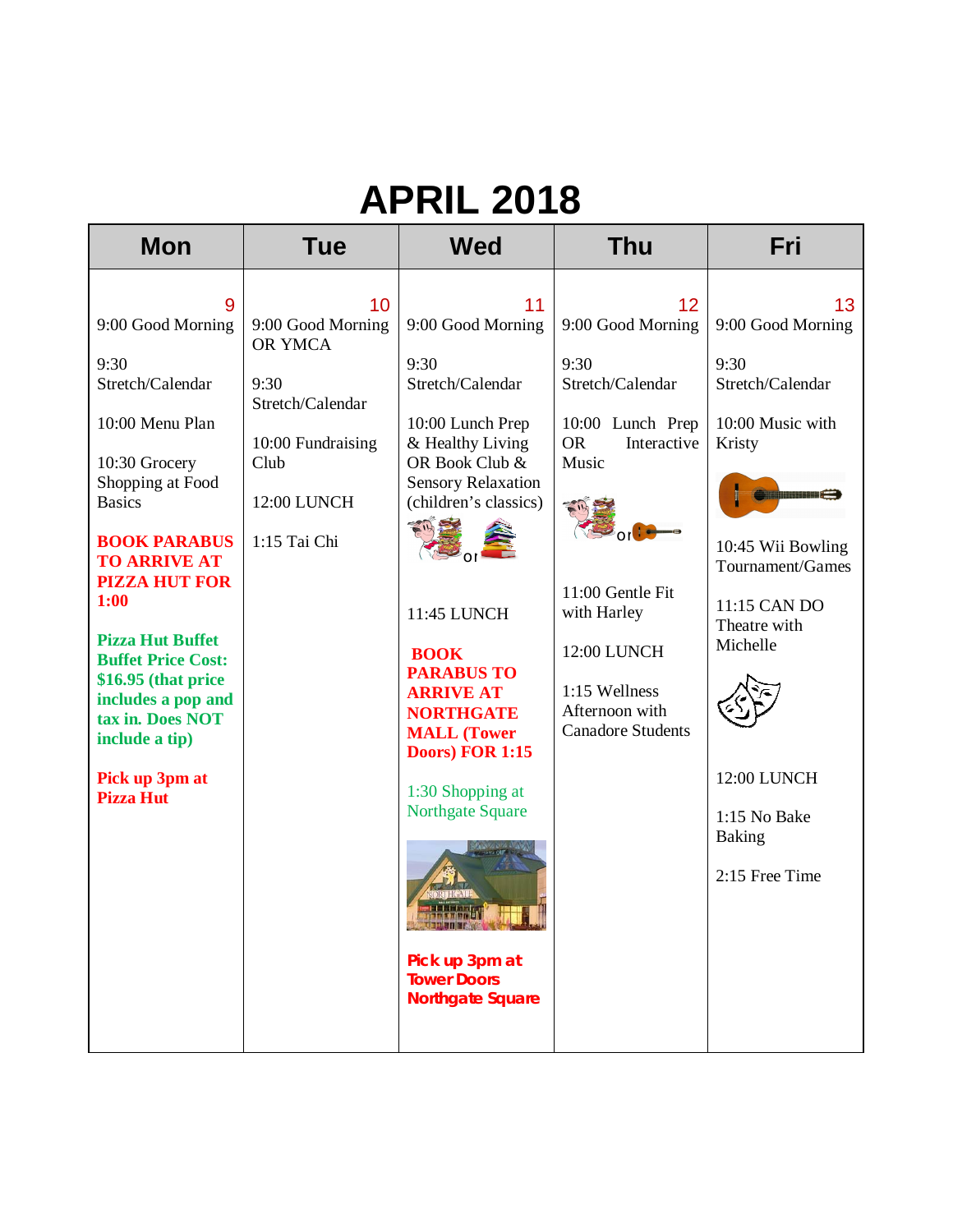| <b>Mon</b>                                                                                                                                                                                                                                                                                                                                                                                                                                                                                                                               | <b>Tue</b>                                                                                                                                                                                  | <b>Wed</b>                                                                                                                                                                                                                                                                                                                                                                                                           | <b>Thu</b>                                                                                                                                                                                                              | Fri                                                                                                                                                                                                                                                                                                                                                                       |
|------------------------------------------------------------------------------------------------------------------------------------------------------------------------------------------------------------------------------------------------------------------------------------------------------------------------------------------------------------------------------------------------------------------------------------------------------------------------------------------------------------------------------------------|---------------------------------------------------------------------------------------------------------------------------------------------------------------------------------------------|----------------------------------------------------------------------------------------------------------------------------------------------------------------------------------------------------------------------------------------------------------------------------------------------------------------------------------------------------------------------------------------------------------------------|-------------------------------------------------------------------------------------------------------------------------------------------------------------------------------------------------------------------------|---------------------------------------------------------------------------------------------------------------------------------------------------------------------------------------------------------------------------------------------------------------------------------------------------------------------------------------------------------------------------|
| 16<br><b>BOOK PARABUS</b><br>TO MEET AT NO<br><b>FRILLS</b><br>(lakeshore) for<br>9AM<br><b>*PADDLE</b> staff<br>will be there at<br>8:30am*<br>*All participants<br>please meet at No<br>Frills*<br>9:00 Menu<br>Planning & Coffee<br>at the food court<br>9:30 Shopping at<br><b>North Bay Mall</b><br>10:15 Grocery<br>Shopping at No<br>Frills<br><b>nofrills</b><br><b>BOOK PARABUS</b><br><b>TO RETURN TO</b><br><b>CHIPPEWA FOR</b><br>11:00<br>12:00 LUNCH<br>1:15 New Music<br>Monday<br><b>The Communication</b><br>$2:00$ Art | 17<br>9:00 Good Morning<br>OR YMCA<br>9:30<br>Stretch/Calendar<br>10:00 Fundraising<br>Club<br>11:45 LUNCH<br>1:15 Team building<br>exercise<br>1:45 Music with<br>Serra<br>Communists (22) | 18<br>9:00 Good Morning<br>9:30<br>Stretch/Calendar<br>10:00 Lunch Prep<br>& Healthy Living<br>OR Book Club<br>(Children's<br>Classics) $&$<br>Sensory relaxation<br>一个号<br>11:45 LUNCH<br><b>BOOK PARABUS</b><br><b>TO ARRIVE AT</b><br><b>ONE KIDS</b><br><b>PLACE FOR 1:30</b><br>1:30 Gym games<br>& Snozelen Room<br><i>*please bring</i><br>indoor shoes to<br>wear<br>Pick up 3pm at<br><b>One Kids Place</b> | 19<br>9:00 Good Morning<br>9:30<br>Stretch/Calendar<br>10:00 Lunch Prep<br>OR Interactive<br>Music<br>11:00 Improv with<br>Amii<br>12:00 LUNCH<br>$1:15$ Women's<br><b>Wellness OR</b><br>Men's Health<br>2:00 Karaoke! | 20<br>9:00 Good Morning<br>9:30<br>Stretch/Calendar<br>10:00 Music with<br><b>Bryan</b><br><b>Samhangaara gi</b><br>10:45 Outdoor<br>Games & Activities<br>11:45 LUNCH<br><b>BOOK PARABUS</b><br><b>TO ARRIVE AT</b><br><b>VALUE</b><br><b>VILLAGE</b> for<br>1:30<br>1:30 Value Village<br>2:15 Coffee Break<br>at Tim Hortons<br>Pick up 3pm at<br><b>Value Village</b> |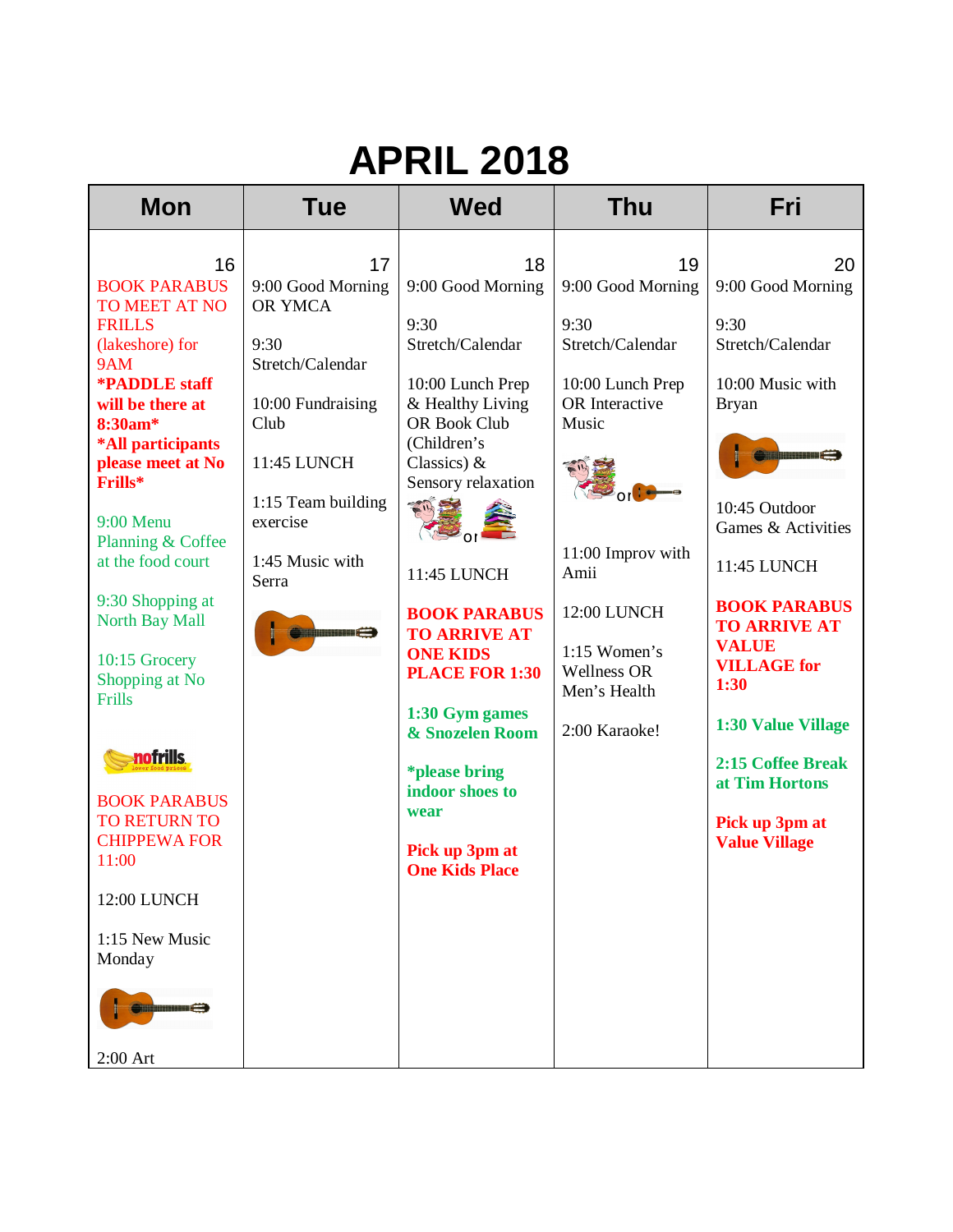| <b>Mon</b>                                                                                                                                                                                                                                                                                                                        | <b>Tue</b>                                                                                                                                       | <b>Wed</b>                                                                                                                                                                                                                                                                                                                                                                                                                                                                                                                                                                                                                                                                                                                        | <b>Thu</b>                                                                                                                                                                                                               | Fri                                                                                                                                                                                            |
|-----------------------------------------------------------------------------------------------------------------------------------------------------------------------------------------------------------------------------------------------------------------------------------------------------------------------------------|--------------------------------------------------------------------------------------------------------------------------------------------------|-----------------------------------------------------------------------------------------------------------------------------------------------------------------------------------------------------------------------------------------------------------------------------------------------------------------------------------------------------------------------------------------------------------------------------------------------------------------------------------------------------------------------------------------------------------------------------------------------------------------------------------------------------------------------------------------------------------------------------------|--------------------------------------------------------------------------------------------------------------------------------------------------------------------------------------------------------------------------|------------------------------------------------------------------------------------------------------------------------------------------------------------------------------------------------|
| 23<br>9:00 Good Morning<br>9:30 Menu<br>Planning<br>10:15 Grocery<br>Shopping at Food<br><b>Basics</b><br>B <sup>rood</sup><br>Basics<br>11:30 LUNCH<br><b>BOOK PARABUS</b><br><b>TO ARRIVE AT</b><br><b>YMCA FOR 1:00</b><br>1-2:30 Open Swim<br>*no membership is<br>required for this<br>swim<br>Pick up 3pm at<br><b>YMCA</b> | 24<br>$9:00$ Good<br>Morning<br>9:30<br>Stretch/Calendar<br>10:00 Fundraising<br>Club<br>11:45 LUNCH<br>1:15 Mother's Day<br>craft with Patricia | 25<br>9:00 Good Morning<br>9:30<br>Stretch/Calendar<br>10:00 Disney Sing-<br>a-long<br><b>Option 1: BOOK</b><br><b>PARABUS TO</b><br><b>ARRIVE AT</b><br><b>BINGO FOR</b><br>11:30<br>11:30-3pm Lunch<br>and Bingo at<br><b>Bluesky bingo hall</b><br>Cost: \$3.00<br>Pick up 3pm at<br><b>Bluesky Bingo</b><br>Option 2: In house<br>programming at<br><b>PADDLE</b><br>11:00 Lunch Prep<br>12:00 Lunch<br>1:15 Music<br>2:00 Games<br>Pick up 3pm at<br>Chippewa<br>*you are responsible for<br>arranging your own<br>transportation according<br>to what activity you<br>choose. You will need<br>to let Kristy know by<br>Monday what activity<br>you choose otherwise<br>we will assume you<br>are participating in<br>bingo | 26<br>9:00 Good Morning<br>9:30<br>Stretch/Calendar<br>10:00 Lunch Prep<br>OR Interactive<br>Music<br>11:00 Games with<br>Carlee<br>12:00 LUNCH<br>$1:15$ Women's<br><b>Wellness OR</b><br>Men's Heath<br>2:15 Free Time | 27<br>9:00 Good Morning<br>9:30<br>Stretch/Calendar<br>10:00 Music with<br>Kristy<br><b>Samhunggay &amp;</b><br>10:45 Outdoor walk<br>11:45 LUNCH<br>$1:15$ Dance<br>workshop<br>2:15 Karaoke! |